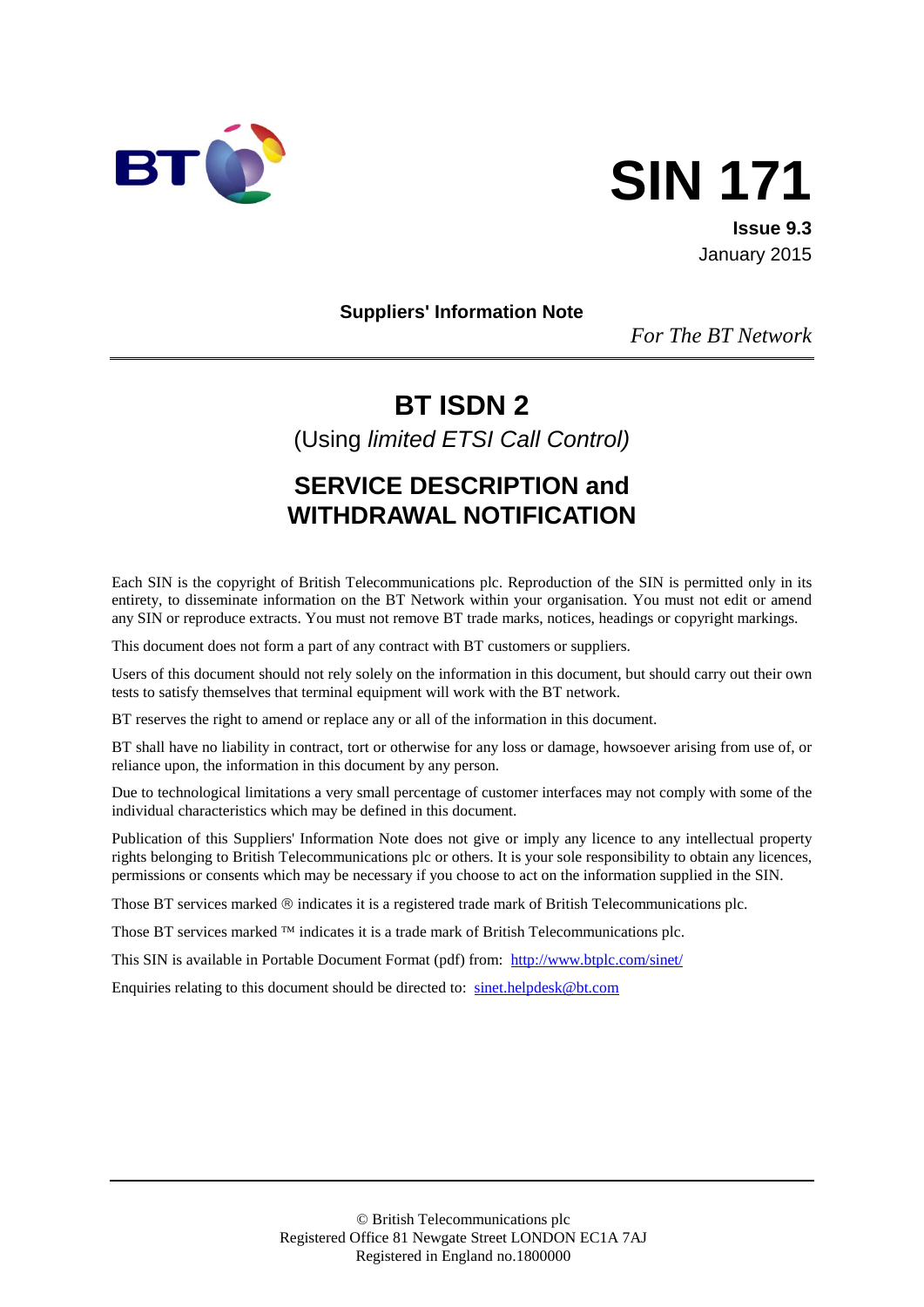| 1.                                     |                                                                          |  |
|----------------------------------------|--------------------------------------------------------------------------|--|
| 2.                                     |                                                                          |  |
| 3.                                     |                                                                          |  |
| 4.                                     |                                                                          |  |
| 5.                                     |                                                                          |  |
| 6.                                     |                                                                          |  |
| 7.                                     |                                                                          |  |
| 8.                                     |                                                                          |  |
|                                        |                                                                          |  |
| A1<br>A <sub>2</sub><br>A <sub>3</sub> |                                                                          |  |
| A <sub>4</sub><br>A <sub>5</sub><br>A6 |                                                                          |  |
| A7                                     |                                                                          |  |
|                                        |                                                                          |  |
|                                        |                                                                          |  |
|                                        |                                                                          |  |
|                                        | B7 MULTIPLE SIMULTANEOUS CALL ESTABLISHMENT/AUTOMATIC CALL GENERATION 15 |  |
|                                        |                                                                          |  |
|                                        |                                                                          |  |

# **CONTENTS**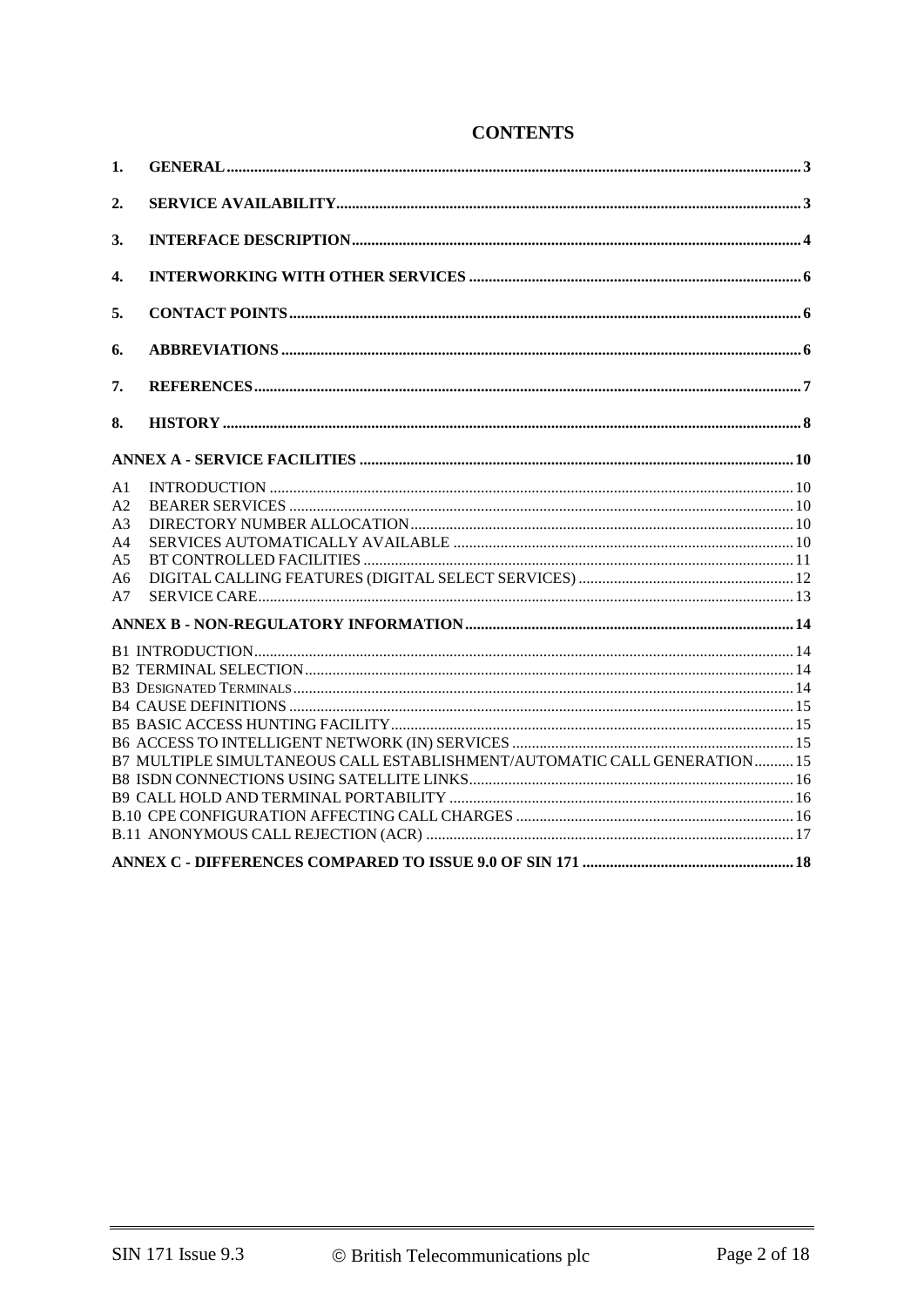# **1. GENERAL**

1.1 This Suppliers Information Note (SIN) describes the "BT ISDN 2" service (I.420 Basic User-Network Interface) which is supported on the limited ETSI call control platform. It is intended to provide general information about the service for apparatus manufacturers and developers.

1.2 An overview of all of the ISDN services provided by BT is given in SIN 312.

1.3 Abbreviations are contained in paragraph 9.

# **2. SERVICE AVAILABILITY**

2.1 National deployment commenced in January 1991; with the provision of service to customers, subject to operational availability.

#### 2.2 **This issue of the SIN announces that BT withdrew the service during 2008.**

2.3 The BT ISDN 2 (I.420) Service, (supported on the limited call control platform) was designed and implemented prior to the completion of the European ISDN Standards published by the European Telecommunications Standards Institute (ETSI). BT has now launched the BT ISDN 2e (I.420) Service supported on a full ETSI call control platform which is described in SIN 261.

Following the service launch of BT ISDN 2e, all standard new provision of ISDN basic access services are on the *full ETSI call control* network platform. This includes additions to existing ISDN 2 (I.420) service which have previously been provided on the *limited ETSI call control* network platform (a small number of exchanges equipped with UXD5 technology will continue to have ISDN 2 offered as the only available basic access service until a viable technology that can offer ISDN 2e is available for these sites). ISDN 2 and ISDN 2e cannot technically be provided as part of the same hunt group. If existing ISDN 2 hunt groups need additional channels then they will need to be upgraded to ISDN 2e.

Both the *limited ETSI call control* network platform and the *full ETSI call control* network platform support the ISDN user-network interface to the ETSI international standards and hence network platforms will support the same approved ISDN CPE albeit with some restrictions, see SIN 261 Section 2.2.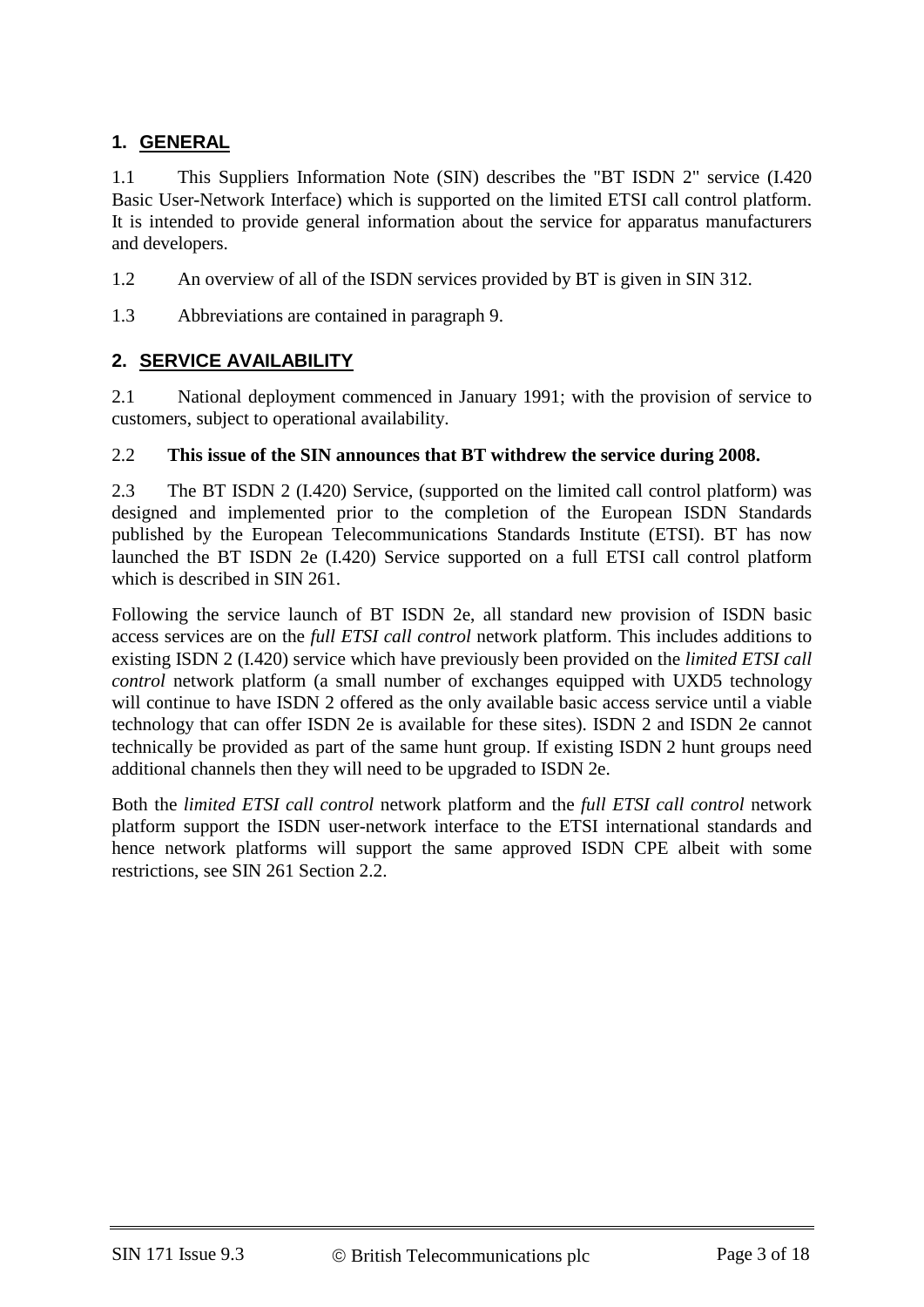# **3. INTERFACE DESCRIPTION**

3.1 The interface has been designed so that apparatus complying with the requirements of NET 3 (which was superseded by CTR 3) will be afforded a level of service compatible with that described in the following ETSI Documentation.

| ETS 300 012        | April 1992     |
|--------------------|----------------|
| ETS 300 099        | August 1992    |
| ETS 300 125        | September 1991 |
| ETS 300 102 Part 1 | December 1990  |
| ETS 300 102 Part 2 | December 1990  |

BTNR 191, Issue 2, October 1990, Volumes lA to 4 provides a detailed specification of the interface. Since the publication of BTNR 191, a number of upgrades (as notified in SIN 171, Issue 7) have been implemented and these are detailed below (All references to BTNR 191 refer to BTNR 191, Issue 2, October 1990 including the *BT Notes* and *BT Requirements*  published in that document.)

### 3.1.1 LLC Handling

BTNR 191, Part 1, Volume 3, page "iv" imposed the operational restriction that the BT implementation would ignore the Low Layer Compatibility information element when received in an outgoing SETUP message from the user.

The upgrade removes this operational limitation such that the network now handles LLC according to the specification in 4.5.18 of BTNR 191.

#### 3.1.2 Treatment of Dummy Call Reference

The BT implementation does not support the use of the Dummy Call reference and there are currently no plans to introduce this capability.

BTNR 191, Part 1, Volume 3, page "v" (October 1990) imposed the operational restriction that the network would respond to a received message containing a Dummy Call reference by returning a RELEASE message.

The upgrade removes this operational restriction so that the network now acts in accordance with *BT Requirement 1*, page 48 of BTNR 191, Part 1 Volume 3 (October 1990), i.e. the network ignores any message containing the Dummy Call reference and does not return a RELEASE message.

#### 3.1.3 Recognition of Sending Complete

BTNR 191, Part 1, Volume 3, Page "v" imposed the operational restriction that the network would neither:

a) recognise the Sending Complete information element in a SETUP message; nor,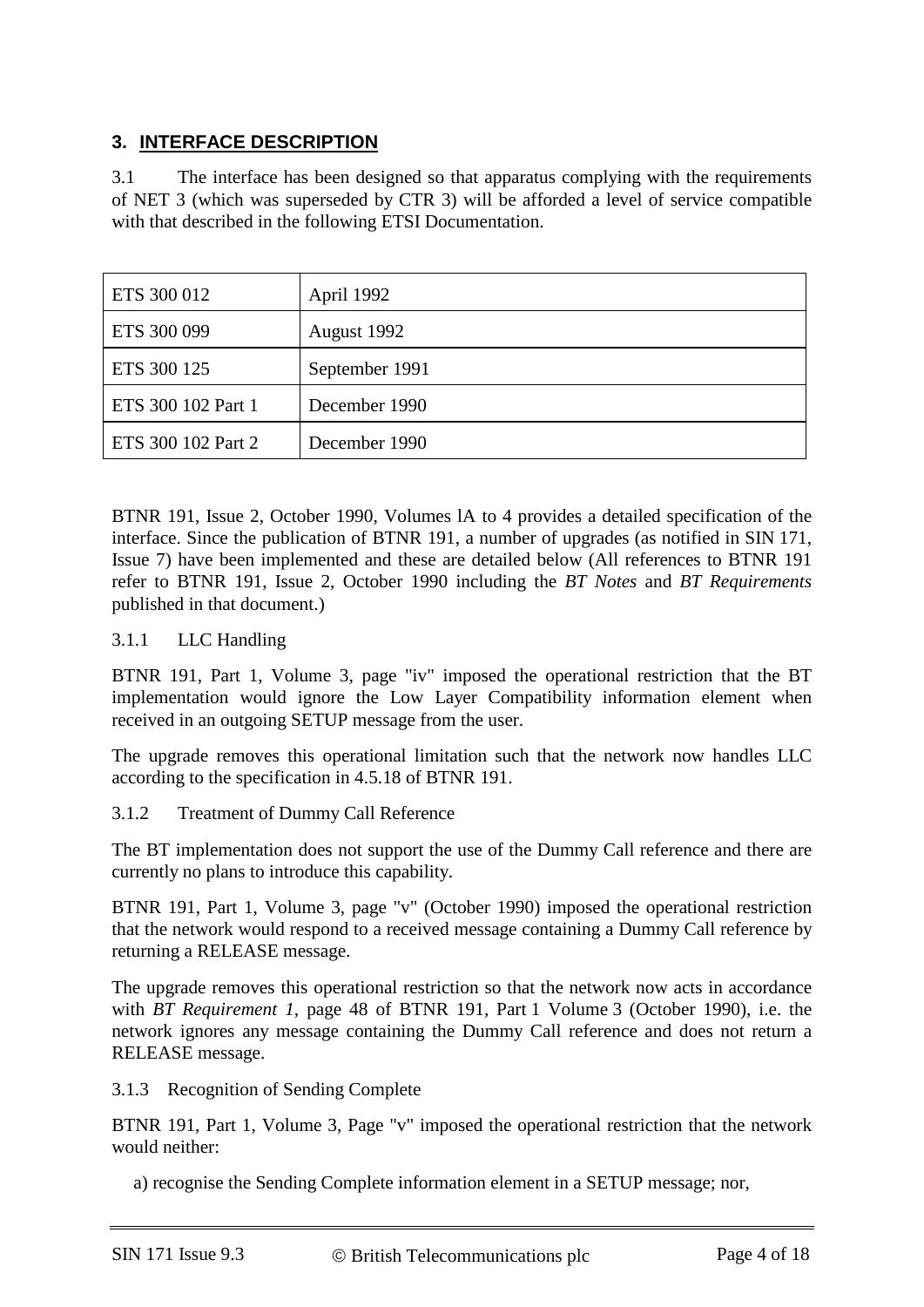b) include a Sending Complete information element in a SETUP message sent to the user (Note overlap receiving is not supported).

The upgrade removes this restriction so that now:

i) en-bloc procedures for outgoing calls for the user will apply as described in 5.1 of BTNR 191, Part 1, Volume 3;

ii) for incoming calls to the user, the network will comply with *BT Requirement 4* in Page 157 of BTNR 191, Part 1, Volume 3 (i.e. the network will include the Sending Complete information element in all SETUP messages sent to the user). The position of the Sending Complete information element will be as shown in 3.1.1.6 of BTNR 191 although suppliers are reminded that single octet information elements may appear at any point in a message (see BTNR 191, 4.5.1).

#### 3.1.4 Treatment of High Layer Compatibility Message Element

BTNR 191, Part 1. Volume 3, Page "v" imposed the operational restriction that the network would reject outgoing call requests in which the SETUP message received from the user contained a High Layer Compatibility information element with a codepoint in the High Layer characteristics identification information field that is not supported by the BT implementation.

The upgrade will remove the restriction in BTNR 191 so that the procedure specified in clause. 4.5.16 of BTNR 191 will apply (in particular, the network will ignore HLC codes not supported by the BT implementation and will continue with the outgoing call).The network's action will therefore become consistent with the standard treatment of messages having a non-mandatory information element error (clause 5.8.7.2 of BTNR 191).

#### 3.1.5 Treatment of Reserved Progress Indicator Codes

BTNR 191, Part 1 Volume 3, Page "v" imposed the operational restriction that the network implementation would reject an outgoing call request for a 3.1kHz audio call in which the SETUP message contained a Progress Information element with a codepoint in the Progress Descriptor that is not supported by the BT implementation.

The network upgrade removes this restriction such that any Progress Indicator received with a Progress Descriptor value other than "1" or "3" will be discarded without leading to the rejection of the outgoing call from the user (see clause 4.5.22 of BTNR 191).

The network's action will therefore become consistent with the standard treatment of messages having a non-mandatory information element content error (see clause 5.8.7.2 of BTNR 191).

3.2 The customer interface is presented to the user via an NTTA offering two parallel sockets for connection of terminals directly to the service or by the addition of customer provided wiring. The requirements for the cabling between the CPE and the NTTA, including passive bus configurations are specified in EN 50098-1.

3.3 Initially the NTTA will be line powered. Locally powered options may be provided at a later date. The service provides only power source (PS) 1 "restricted" in accordance with ETS 300 012. In those cases where terminals do not provide their own power supply, provision exists for the local use of an external PSl "normal" to provide power for several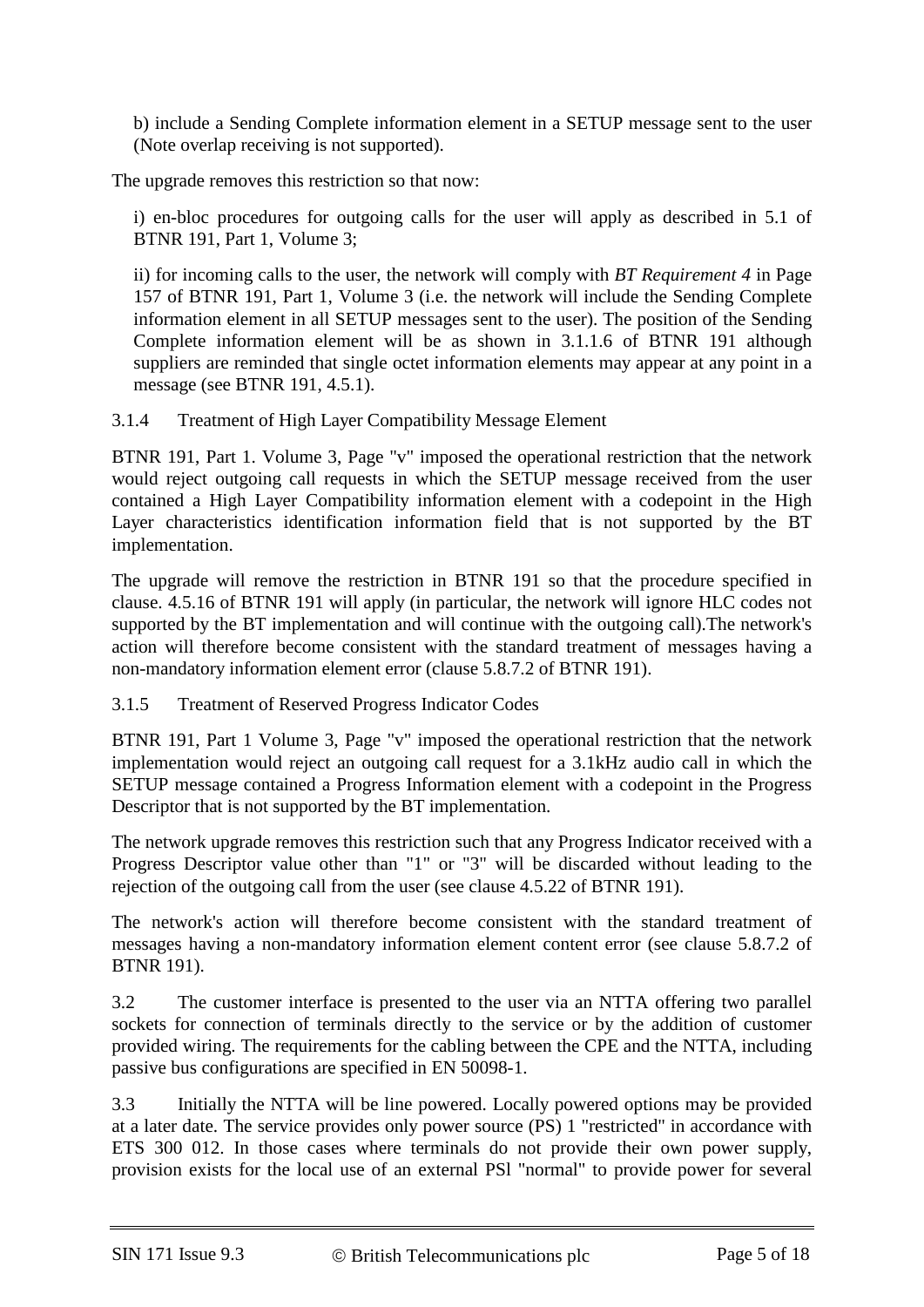terminals. The NTTA facilitates such connection if required at the expense of one of the sockets provided, otherwise the PSl "normal" may be connected via a socket on a passive bus. {SIN 173 and 175 are now covered by standards and hence have been withdrawn.}

3.4 Annex A describes the expected facilities available.

# **4. INTERWORKING WITH OTHER SERVICES**

For ISDN interworking with other services see SIN 261.

Further information specific to international interworking between the BT ISDN service and overseas ISDNs is available in SIN 243.

# **5. CONTACT POINTS**

Contacts for further information about the BT ISDN service can be found at <http://www.btplc.com/sinet/>

If you have questions relating to this document then please contact [sinet.helpdesk@bt.com](mailto:sinet.helpdesk@bt.com)

| <b>BTNR</b> | <b>British Telecommunications Network Requirement</b>   |
|-------------|---------------------------------------------------------|
| <b>CEPT</b> | Conference of European Posts and Telecommunications     |
| <b>ETS</b>  | <b>European Telecommunications Standard</b>             |
| <b>ETSI</b> | European Telecommunications Standards Institute         |
| <b>ISDN</b> | <b>Integrated Services Digital Network</b>              |
| <b>ITEC</b> | <b>ISDN</b> Terminal Equipment Compatibility Laboratory |
| <b>NET</b>  | Norme Europeen de Telecommunication                     |
| <b>NTTA</b> | <b>Network Terminating and Testing Apparatus</b>        |
| PN          | <b>Presentation Number</b>                              |
| <b>SIN</b>  | <b>Supplier Information Note</b>                        |

#### **6. ABBREVIATIONS**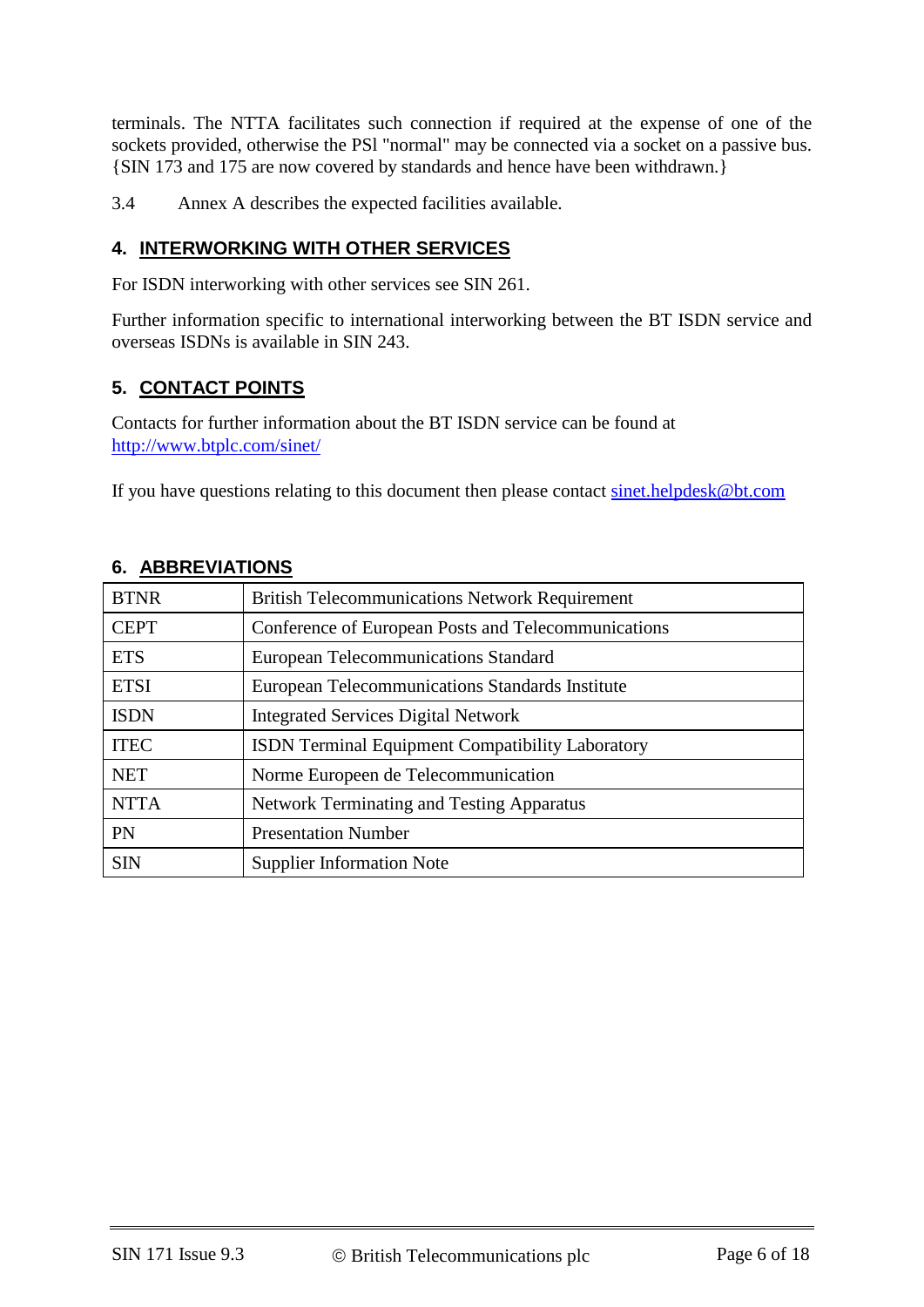# **7. REFERENCES**

Norme Europeen de Telecommunication

| NET 3 Part 1: Integrated Services Digital Network (ISDN);       | 1988 |
|-----------------------------------------------------------------|------|
| Attachment requirements for terminal equipment to connect to an |      |
| <b>ISDN</b> using <b>ISDN</b> basic access                      |      |

**CEC** 

| CTR 3: ISDN Basic Access; CPE Attachment Approval Standards   May 1997 |  |
|------------------------------------------------------------------------|--|
|------------------------------------------------------------------------|--|

European Telecommunication Standards

| ETS 300 012: ISDN: Basic user-network interface Layer 1<br>specification and principles                                                                                                                                             | April 1992                                            |
|-------------------------------------------------------------------------------------------------------------------------------------------------------------------------------------------------------------------------------------|-------------------------------------------------------|
| ETR 026: Network Aspects (NA); Terminal selection principles for<br>priority I and II services of MoU - ISDN, applicable in multi-<br>terminal environments at customer premises                                                    | May 1992                                              |
| ETS 300 050: Integrated Services Digital Network (ISDN); Multiple<br>Subscriber Number (MSN) supplementary service description                                                                                                      | October 1991                                          |
| ETS 300 051: Integrated Services Digital Network (ISDN); Multiple<br>Subscriber Number (MSN) supplementary service; Functional<br>capabilities and information flows                                                                | October 1991                                          |
| ETS 300 052-1: Integrated Services Digital Network (ISDN);<br>Multiple Subscriber Number (MSN) supplementary service; Digital<br>Subscriber Signalling System No. one (DSS1) protocol;                                              | October 1991                                          |
| ETS 300 099: Integrated Services Digital Network (ISDN);<br>Specification of the Packet Handler access point Interface (PHI)                                                                                                        | August 1992                                           |
| ETS 300 102-1: Integrated Services Digital Network (ISDN); User-<br>network interface layer 3; Specifications for basic call control                                                                                                | December 1990                                         |
| ETS 300 102-2: Integrated Services Digital Network (ISDN); User-<br>network interface layer 3; Specifications for basic call control;<br>Specification Description Language (SDL) diagrams                                          | December 1990                                         |
| ETS 300 104: Integrated Services Digital Network (ISDN);<br>Attachment requirements for terminal equipment to connect to an<br>ISDN using ISDN basic access Layer 3 aspects                                                         | July $1991 +$<br>Amendment 1 (6/94)<br>(Net 3 part 2) |
| ETS 300 122-1: Integrated Services Digital Network (ISDN);<br>Generic keypad protocol for the support of supplementary services;<br>Digital Subscriber Signalling System No. one (DSS1) protocol; Part<br>1: Protocol specification | March 1992                                            |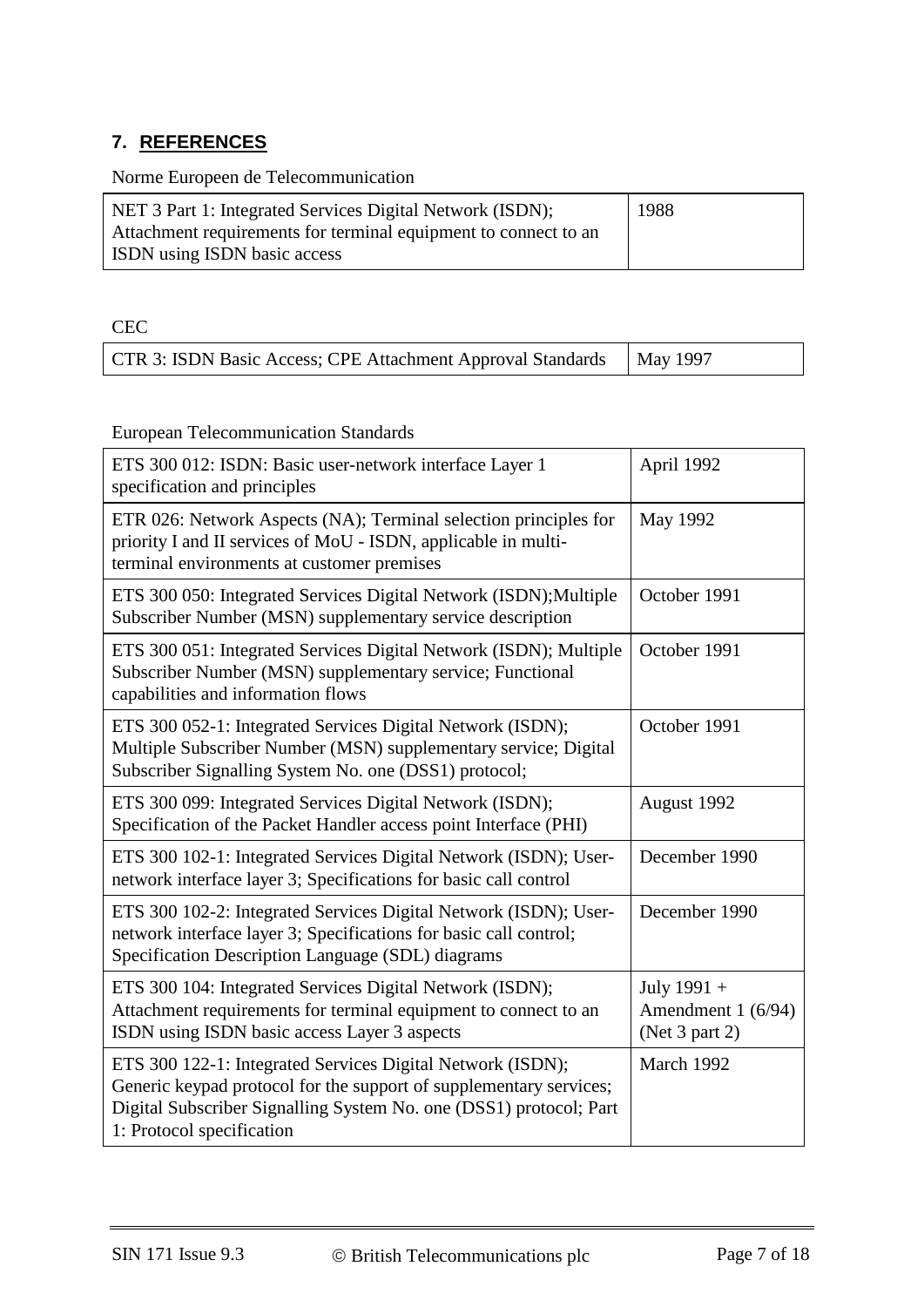| ETS 300 125: Integrated Services Digital Network (ISDN); User-<br>network interface data link layer specification; Application of<br>CCITT Recommendations Q.920/I.440 and Q.921/I.441 | September 1991 |
|----------------------------------------------------------------------------------------------------------------------------------------------------------------------------------------|----------------|
| I-ETS 300 245-1: Integrated Services Digital Network (ISDN);<br>Audio-visual services; Videotelephone systems and terminal<br>equipment operating on one or two 64 kbit/s channels     | February 1996  |
| TBR 8: Integrated Services Digital Network (ISDN); Telephony 3,1<br>kHz teleservice; Attachment requirements for handset terminals                                                     | September 1994 |

Suppliers' Information Notes

| $\overline{\text{SIN}}$ 312 | <b>BT ISDN Services - Overview</b>                            |
|-----------------------------|---------------------------------------------------------------|
| $\sum$ SIN 243              | <b>ISDN</b> International Interworking                        |
| $\sum$ SIN 261              | BT ISDN 2e and ISDN 30e Service using full ETSI call control. |

### BT Network Requirements (BTNRs)

| BTNR 191, Issue 2, $\vert$ October 1990, Volumes 1A, 2, 3 and 4 |
|-----------------------------------------------------------------|
|-----------------------------------------------------------------|

For further information or copies of referenced sources, please see document sources at: http://www.btplc.com/sinet/

# **8. HISTORY**

| Issue 1 | November 1989 |                                                |  |
|---------|---------------|------------------------------------------------|--|
| Issue 2 | December 1989 | Annex 3, Clause 2(b) changed                   |  |
|         |               | Annex 3, Clause 3(c) changed                   |  |
| Issue 3 | January 1990  | Pages 2 and A3-2, Correction of printing error |  |
|         |               | Pages 2 to 5, Amendment to page footing        |  |
|         |               | Annexes 1 to 3, Removal of page heading and    |  |
|         |               | Amendment to page footing                      |  |
| Issue 4 | August 1990   | Para 2, 1-t sub-para re-worded                 |  |
|         |               | Para 3, 3rd sub-para re-worded                 |  |
|         |               | Para 6 re-worded                               |  |
|         |               | Para 7 added                                   |  |
|         |               | Minor editorial changes throughout             |  |
|         |               | ETS references updated                         |  |
|         |               | Annexes 1 to 3 minor changes                   |  |
|         |               | Annex 4 added                                  |  |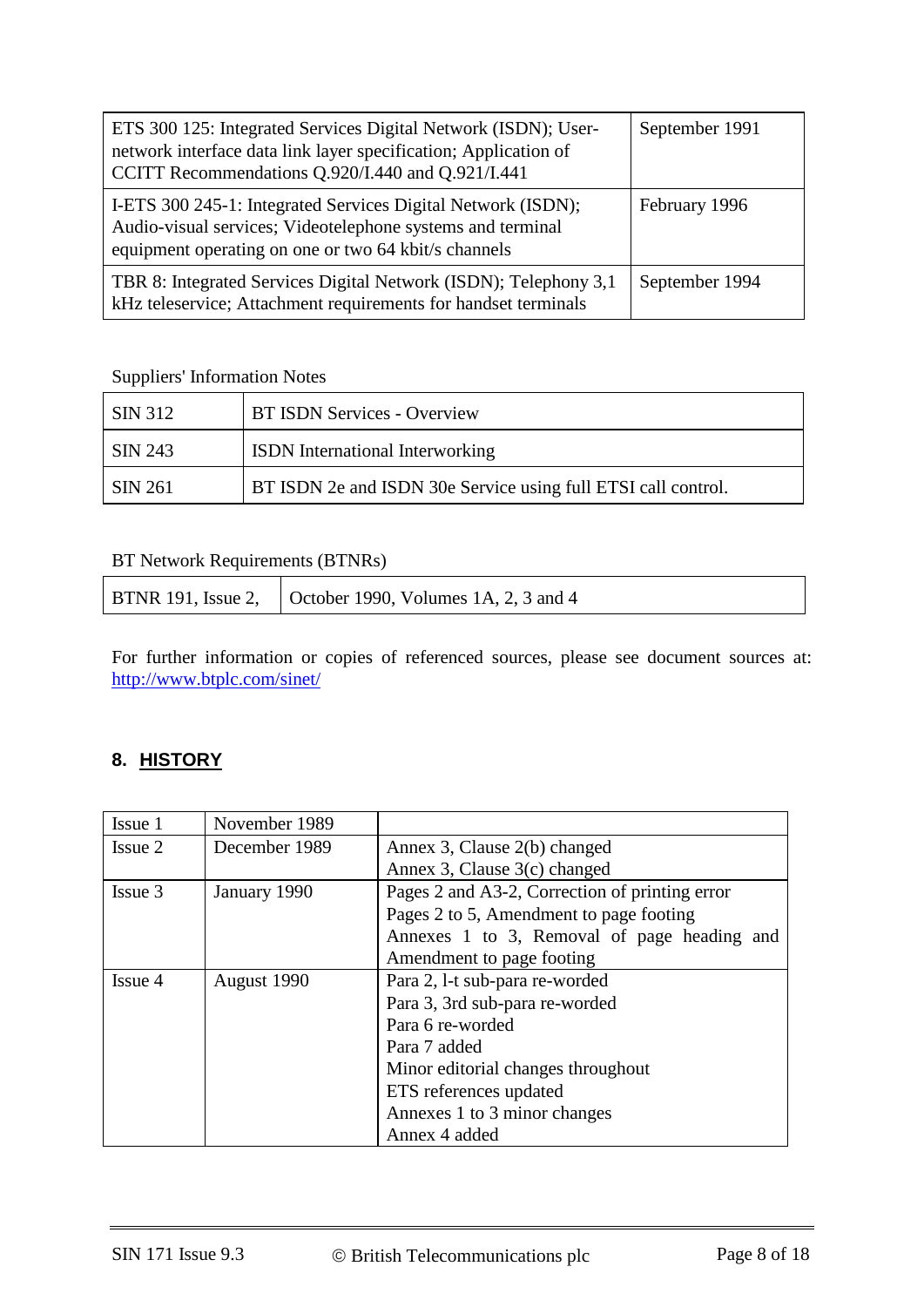| Issue 5   | April 1991       | Revised at commencement of national rollout phase.         |  |  |
|-----------|------------------|------------------------------------------------------------|--|--|
|           |                  | ETS references updated.                                    |  |  |
|           |                  | Information on Designated Terminals added.                 |  |  |
|           |                  | Information<br>added on<br>"Sending<br>Completion          |  |  |
|           |                  | procedures.                                                |  |  |
|           |                  | Supplementary service availability information<br>updated. |  |  |
|           |                  | Information on access to other networks updated.           |  |  |
| Issue 6   | November 1991    | Annex 4 updated to include details of the Basic Rate       |  |  |
|           |                  | Hunting facility.                                          |  |  |
|           |                  | Annex 3 deleted.                                           |  |  |
| Issue 7   | August 1992      | Revised to include references to BABT/SITS/92/48.          |  |  |
|           |                  | More details of the Hunting facility included.             |  |  |
|           |                  | Amendments to reflect the Drop 3 upgrade of the            |  |  |
|           |                  | BT network.                                                |  |  |
| Issue 8   | <b>July 1998</b> | Revised to include changes due to rollout of               |  |  |
|           |                  | <b>ISDN</b> 2e Service.                                    |  |  |
|           |                  | Incorporation of "Issue 07 amendment A" and SIN            |  |  |
|           |                  | 256.                                                       |  |  |
|           |                  | Annex 1 changed to A.                                      |  |  |
|           |                  | Annex 4 changed to B.                                      |  |  |
|           |                  | Annexe's 2 and 3 deleted.                                  |  |  |
|           |                  | See new Annex C for other changes.                         |  |  |
| Issue 8.1 | February 1999    | Editorial changes only, see Annex C                        |  |  |
| Issue 8.2 | November 1999    | Editorial changes only, see Annex C                        |  |  |
| Issue 8.3 | <b>May 2002</b>  | Editorial changes only, see Annex C                        |  |  |
| Issue 8.4 | April 2003       | Requirements<br>Approval<br>statement<br>removed,          |  |  |
|           |                  | information available via SINet Useful Contacts            |  |  |
|           |                  | page.                                                      |  |  |
| Issue 9.0 | November 2006    | Announcement of service withdrawal.                        |  |  |
| Draft 9.1 | <b>June 2008</b> | Update of withdrawal date. Editorial updates.              |  |  |
| Issue 9.2 | January 2014     | Changes to reflect the completion of BT's                  |  |  |
|           |                  | withdrawal from service.                                   |  |  |
| Issue 9.3 | January 2015     | Change SINet site references from                          |  |  |
|           |                  | http://www.sinet.bt.com to                                 |  |  |
|           |                  | http://www.btplc.com/sinet/                                |  |  |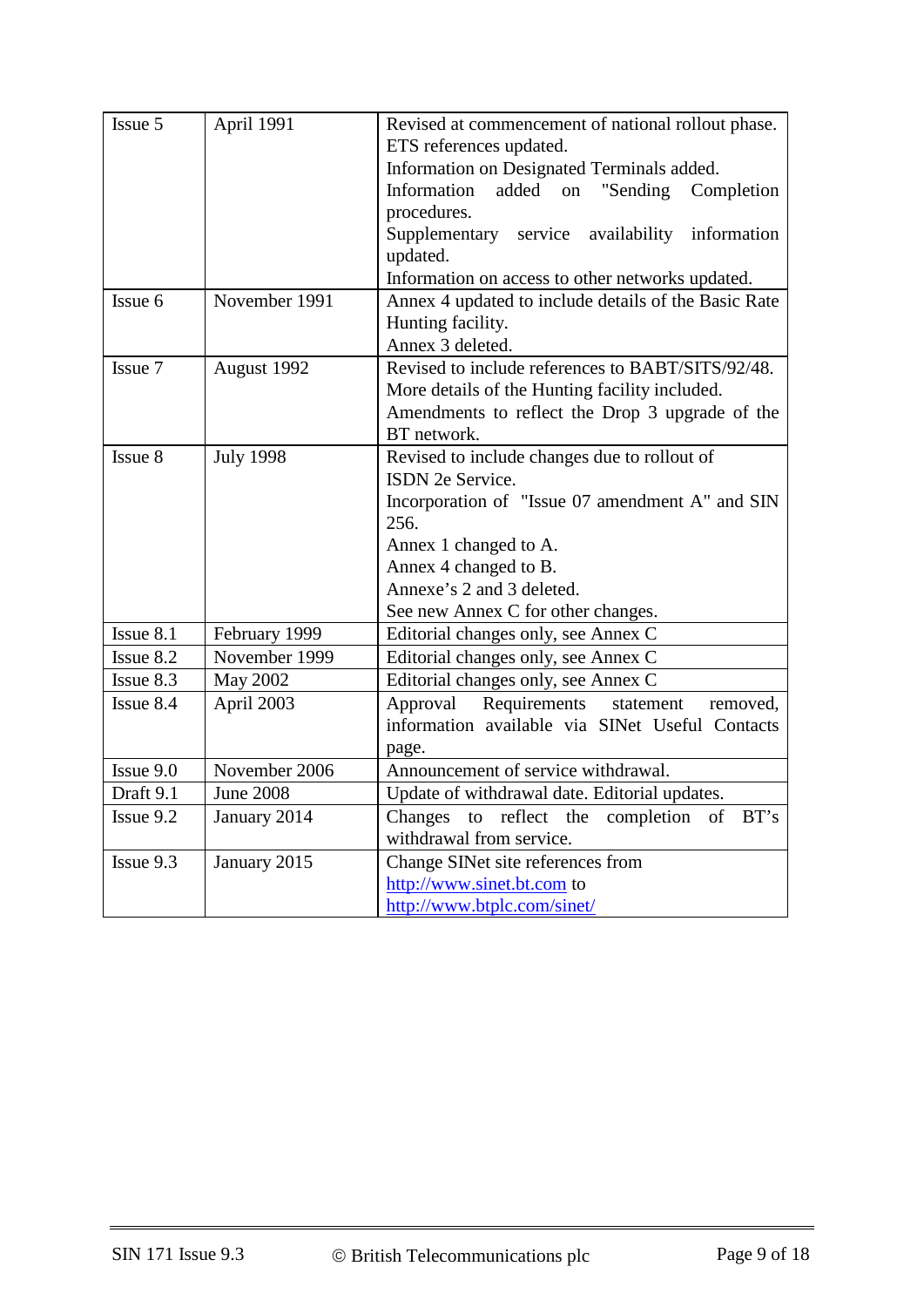# **ANNEX A - SERVICE FACILITIES**

### **A1 INTRODUCTION**

This Annex describes the services provided on the BT ISDN 2 (I.420) Service.

NOTE: Annex B provides without prejudice, non-regulatory, information of general interest to manufacturers.

### **A2 BEARER SERVICES**

- 64 kbit/s unrestricted bearer service
- Speech mode bearer service
- 3.1 kHz audio bearer service

#### **A3 DIRECTORY NUMBER ALLOCATION**

Five types of numbering arrangements are provided. As notified in SIN 256, two of these numbering options (see below) are not available on new orders for ISDN 2.

A3.1 A separate directory number is allocated per basic access (i.e. one directory number serves the two B-channels).

A3.2 One directory number per B-channel is provided. As notified in SIN 256, this service is not available on new orders for ISDN 2.

A3.3 Multiple Subscriber Numbering (MSN) facility is available as described in ETS 300 050, ETS 300 051 and ETS 300 052 together with BTNR 191, Issue 2, Part 1, Volume 4. (See Annex A7.5)

A3.4 Bypass Number, this service is available should customers wish to bypass the hunting facility on ISDN 2. It can also be used to bypass the "Administration Controlled Call Diversion" facility. As notified in SIN 256, this service is not available on new orders for ISDN 2.

A3.5 DDI number ranges are available (see Annex A7.4)

#### **A4 SERVICES AUTOMATICALLY AVAILABLE**

These services are available to customers without having to request them from BT.

A4.1 Terminal Portability

This service is available on all bearer services but without a "Notify" message.

#### A4.2 Terminating Line Identity Display

This service provides the delivery of the line identity from the called party to the calling party on answer. It does not provide the line identity of the connected party when that is different to the called party. For example after diversion the line identity received would be that of the diverting party and not that to which the call has been diverted. It uses stimulus signalling.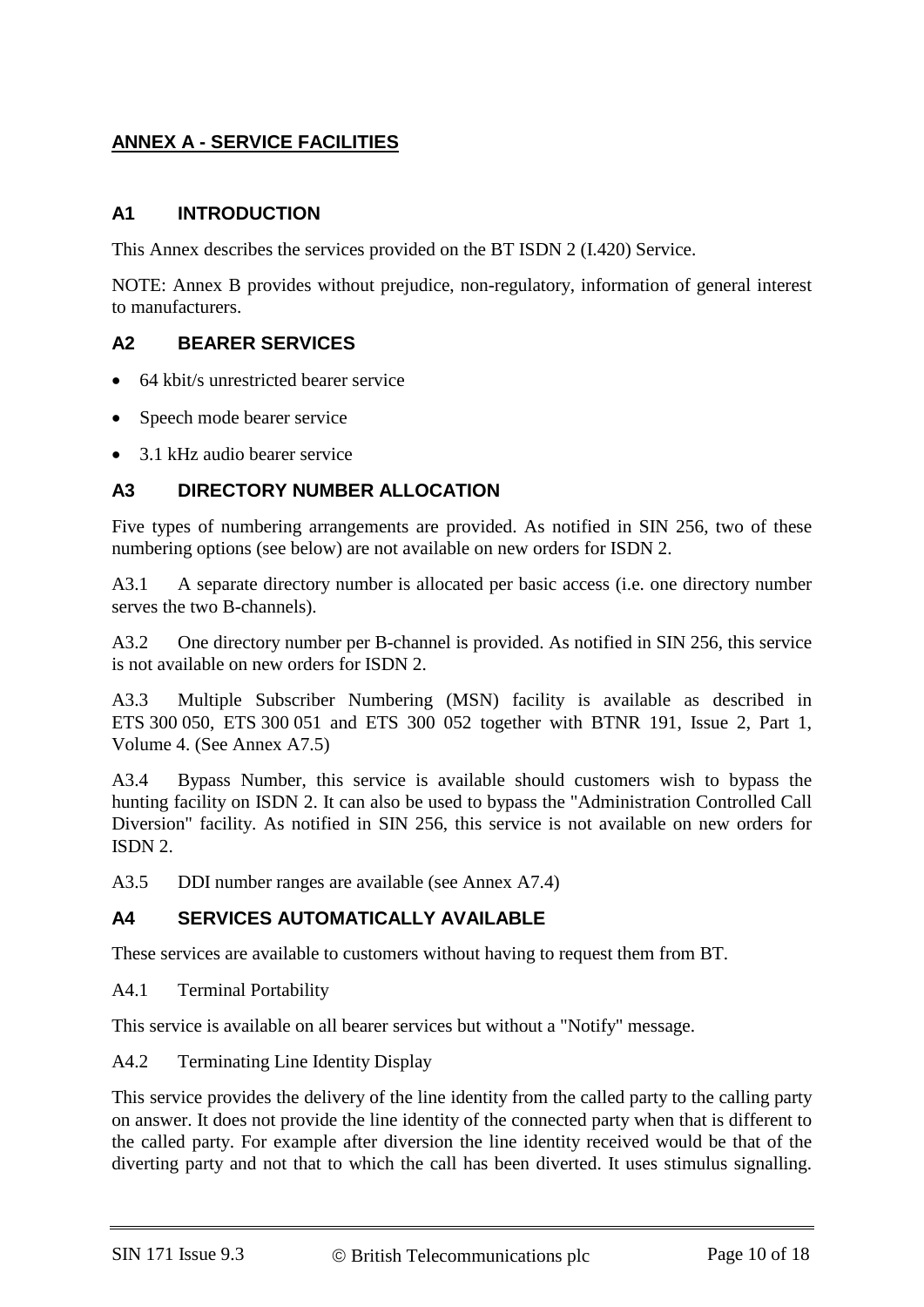This service is not compatible with Calling Line Identification Presentation (CLIP) as provided on ISDN 2e, using the *full ETSI call control* platform (SIN 261).

As notified in SIN 256, this service is not available on new orders for ISDN 2.

A4.3 Teleservices

Telephony, Teletex, Group 4 fax and Group 2/3 fax Teleservices are supported.

# **A5 BT CONTROLLED FACILITIES**

These services are available to customers on request. A connection fee may be made.

- A5.1 Outgoing only channels / Incoming Call Barring (ICB)
- A5.2 Incoming only channels / Outgoing Call Barring (OCB)
- A5.3 Selective barring of Outgoing calls
- A5.4 Calling Line Identity Restriction (CLIR)

Customers can request that their line identities (telephone number) are not released to ISDN customers that they are calling. This service is available free of charge when ordered at the same time as the line(s).

Customers without CLIR activated can implement CLI restriction on a per call basis by dialling 141 as a prefix before the directory number of their outgoing call.

Customers that have CLIR activated can release their CLI on a per call basis by dialling 1470 as a prefix before the directory number of their outgoing call.

When CLIR is activated, TLID will not be forwarded.

A5.5 Administration Provided Diversion (formerly Administration Controlled Diversion)

These services are provided by BT at the request of the user, there will be a charge for the provision and renting of these services. These services are available for all calls except 64 kbit/s unrestricted Bearer Services; 64 kbit/s unrestricted calls will not be diverted but will be put through to the called number. The diverted leg of the call will be charged to the customer invoking the diversion services.

A5.5.1 Basic Diversion

The service allows a customer to have calls on a channel or a group of channels to be diverted to another number.

A5.5.2 Diversion on No Reply

This service automatically diverts incoming calls to another number if the customer does not answer the call within approx. 15 seconds.

A5.5.3 Diversion on Engaged

This service automatically diverts incoming calls to another number if the customer's access is already engaged.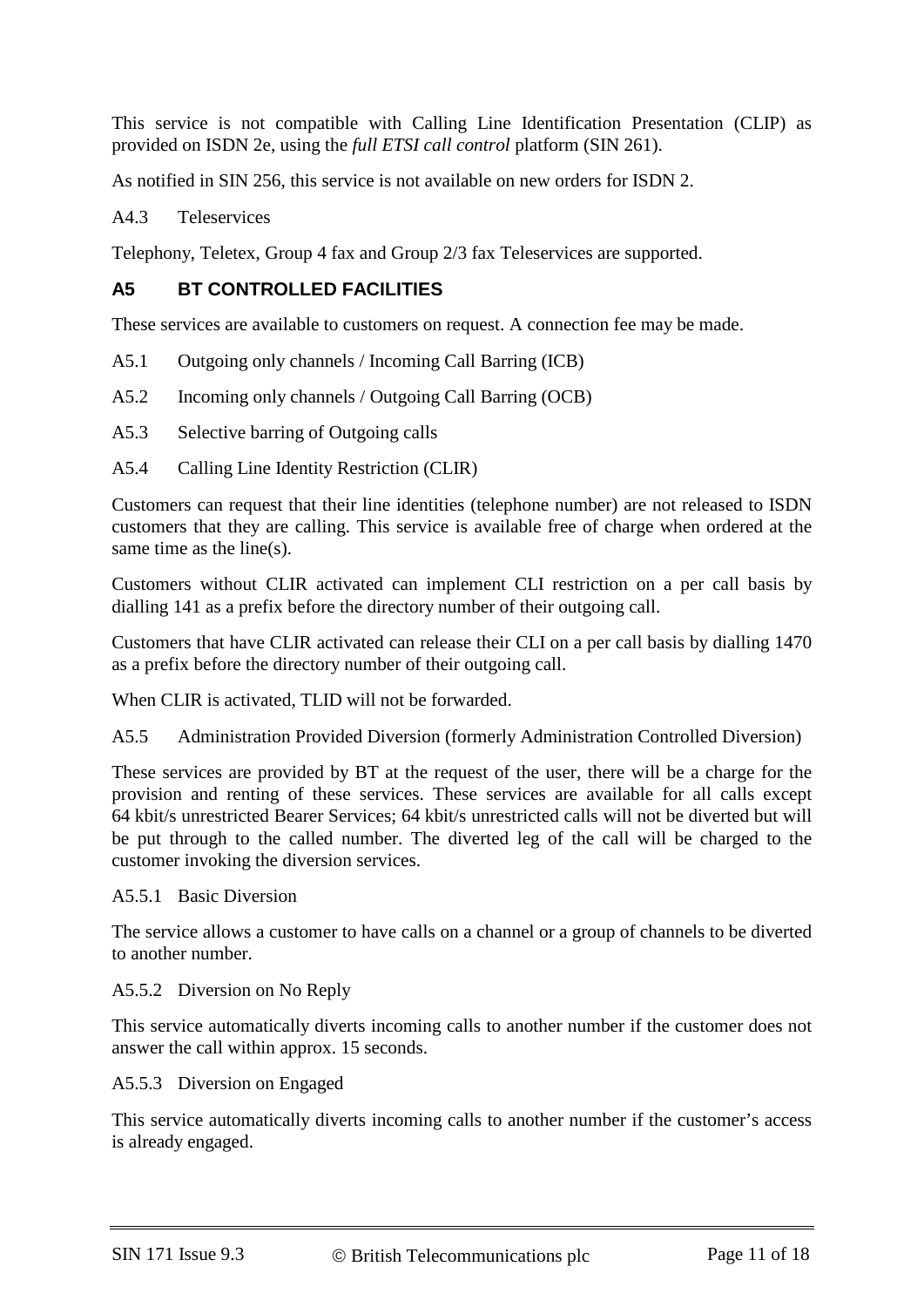#### A5.6 Malicious Call Indication (MCI)

This service is only made available for use at the discretion of BT's Malicious Calls Investigation Bureau.

MCI uses stimulus signalling as defined in BTNR 191, Part 1, Volume 4, Section 2.4 between the CPE and the network to allow the user to invoke the MCI facility. This service is an application of the standardised Generic Keypad Protocol and is invoked when the exchange receives the code "\*39#" in a Keypad facility information element in a **single** INFORMATION message (Note: as notified in SIN 256, the capability of sending the "\*39#" in overlap mode has been withdrawn).

# **A6 DIGITAL CALLING FEATURES (DIGITAL SELECT SERVICES)**

NOTE: From 1<sup>st</sup> September 1999, all supplementary services provided on BT's ISDN Services were re-branded as "Digital Select Services". Following a rebranding exercise these services are now called Digital Calling Features.

These services are available to customers on a chargeable basis.

A6.1 Calling Line Identity Presentation (CLIP)

The delivery of calling line identities are available as a Digital Select Service.

#### A6.2 Sub Addressing

The customer is restricted to 6 alpha numeric characters, (although some international interworking is restricted to 4). The destination end rents the service from BT.

A6.3 Three Way Service

The service is available on rental terms and the third leg of a Three Party Call will be charged on usage. As notified in SIN 256, this service is not available on new orders for ISDN 2.

#### A6.4 DDI Facility

A6.4.1 DDI (Direct Dialling In) can be applied to a group of ISDN 2 lines and allows incoming calls to a Basic Rate PBX to be routed directly to an extension or appropriate CPE without going via the PBX operator. The number of ISDN 2 lines (each line is made up of two B-channels) will be determined by the customer, up to a limit of 30 lines (60 channels).

A6.4.2 A group of ISDN 2 lines may be allocated to up to 5 separate DDI number ranges. Each DDI number range will be allocated as contiguous numbers and consists of a minimum of 10 numbers.

A6.4.3 The hunting default for ISDN 2 on the limited ETSI call control is sequential, but the option for cyclic is also supported.

The hunting between channels on incoming calls will be sequential, i.e. incoming calls will start at the first channel on every occasion. Optionally, cyclic hunting may be provided where incoming calls will be offered to the next free channel.

A6.4.4 Up to a maximum of 6 extension digits may be forwarded to the Basic Rate PBX as Called Party Number information. The type of number will be coded as "Unknown".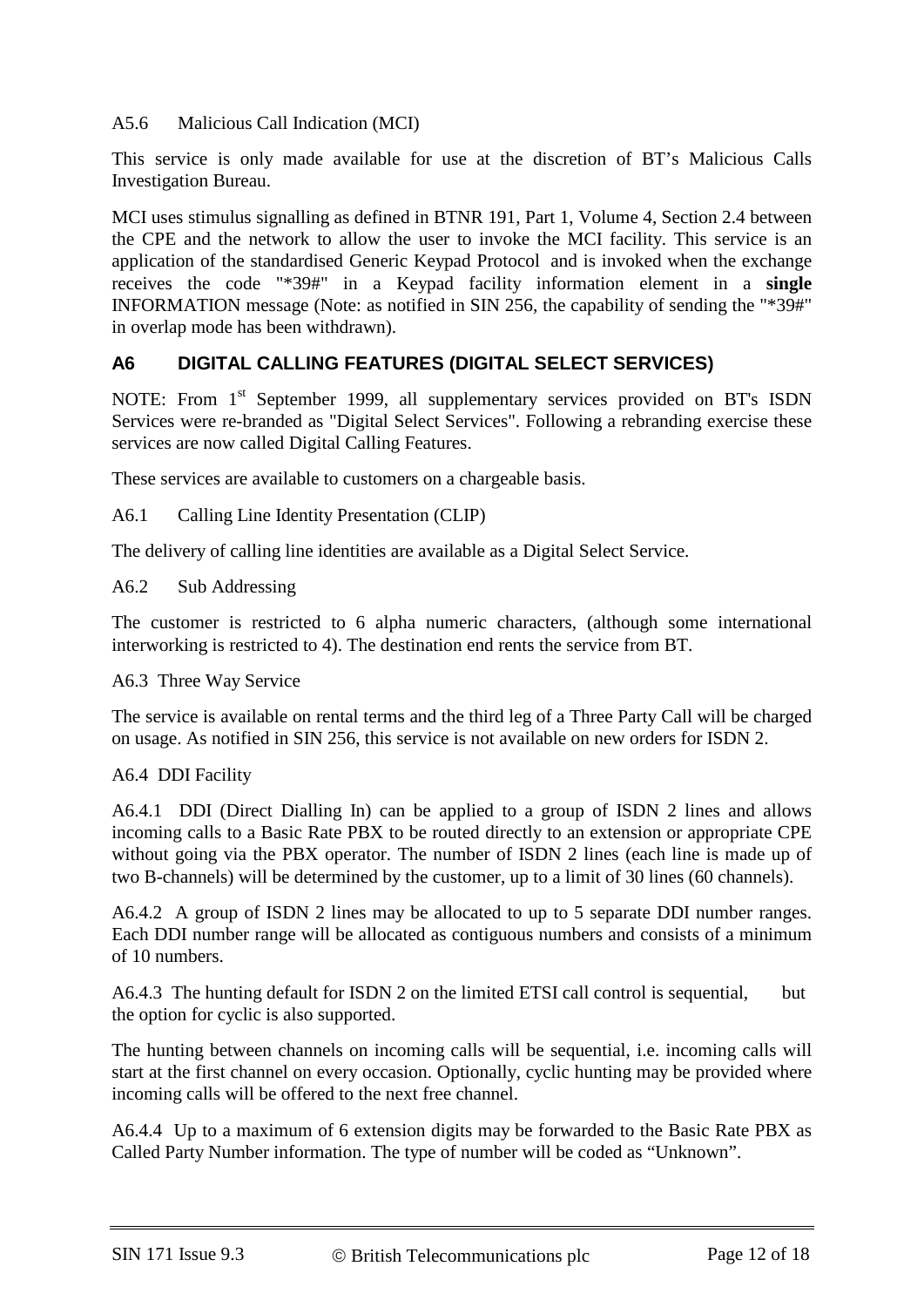A6.4.5 Exchange line facilities will be provided against the DDI main number rather than individual ISDN 2 lines. Note: By-pass numbers and the Three Party Calling Digital Select Service are not possible on ISDN 2 lines with DDI.

A6.4.6 For outgoing calls, the Basic Rate PBX may include the DDI extension number in the call request message (i.e. SETUP). The network will use this extension number to form the least significant digits of the Calling Line Identity to be delivered to the called party. If the PBX cannot supply the extension number the network will use the DDI Group Number as the Calling Line Identity to be delivered to the called party. If the network cannot verify that the PBX provided extension number is appropriate to the access then the DDI group number will be delivered instead.

### A6.5 MULTIPLE SUBSCRIBER NUMBERING (MSN)

A6.5.1 MSN can be applied to one ISDN 2 line only and allows incoming calls to be routed directly to an individual piece of CPE that supports MSN, connected to the S Bus.

A6.5.2 The numbers allocated as MSNs will be contiguous and an option exists to subscribe to either 2 numbers or 10 numbers only.

A6.5.3 Up to a maximum of 6 digits of the MSN number may be forwarded to the CPE as Called Party Number information. The type of number will be coded as "Unknown".

A6.5.4 Exchange line facilities will be provided against the main number of the access rather than individual MSN numbers i.e. Digital Select Services such as Call Diversion or CLIR will apply to all MSN numbers.

A6.5.5 For outgoing calls, the CPE may include part of or the whole MSN number in the call request message (i.e. SETUP). The network will use this number to form the least significant digits of the Calling Line Identity to be delivered to the called party. If the CPE cannot supply the MSN number the network will use the main number of the access as the Calling Line Identity to be delivered to the called party. If the network cannot verify that the MSN number is appropriate to the access then the main access number will be delivered instead.

# **A7 SERVICE CARE**

Various types of service care are available on top of the default level, and can be provided for a charge.

**- End of Annex A -**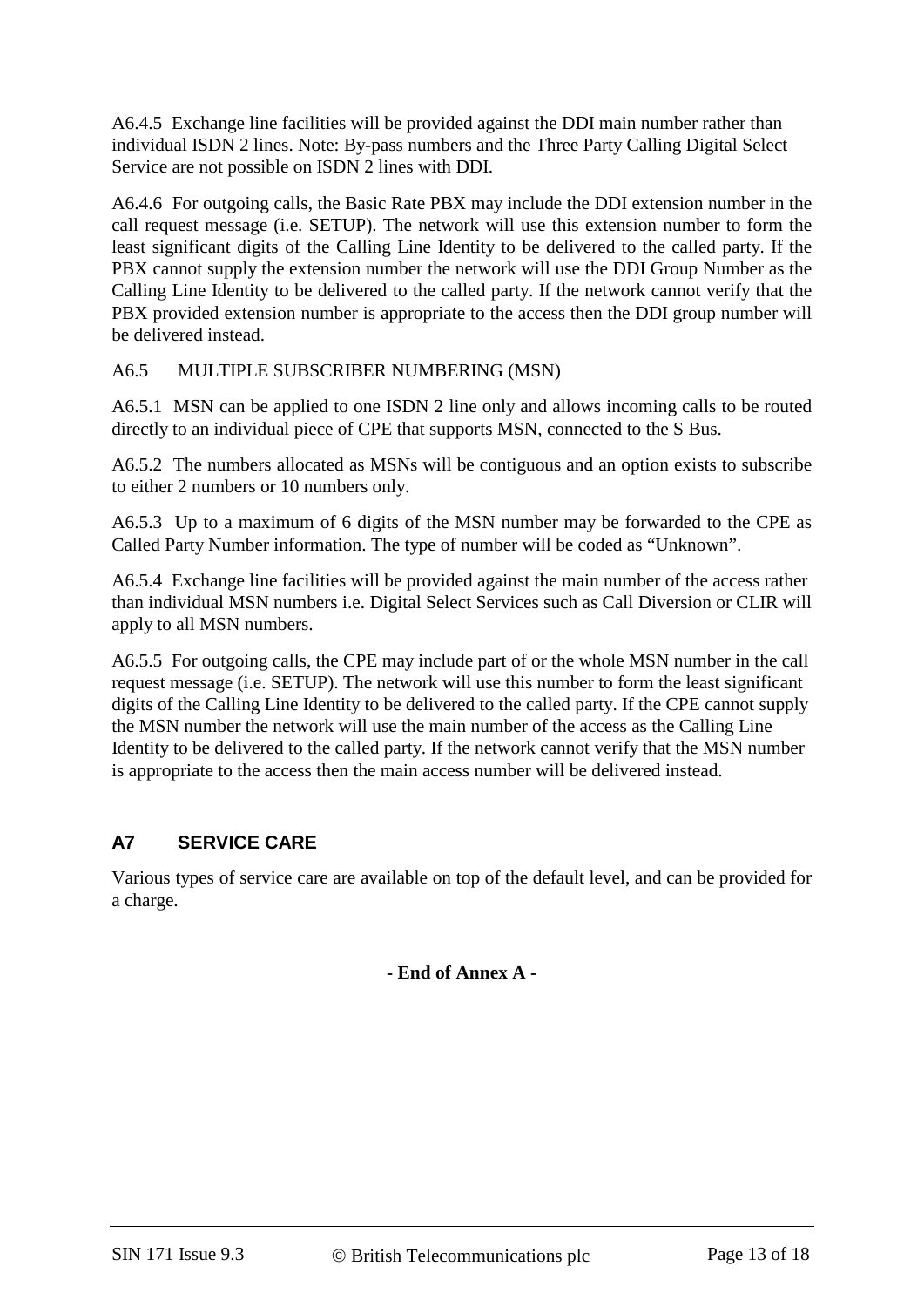# **ANNEX B - NON-REGULATORY INFORMATION**

### **B1 INTRODUCTION**

This Annex provides information of a general nature which it is hoped will be useful to manufacturers of terminal apparatus.

# **B2 TERMINAL SELECTION**

There are several different methods of terminal selection, on the passive bus, identified in the technical recommendations covering the I.420 interface. Manufacturers will doubtless have their own ideas on which of these is the best. BT advice is that the method of Multiple Subscriber Number (MSN) should become the normal mechanism.

ETSI document ETR 026:1992 (section 5.4 refers) may be referred to for further guidance.

The following should be noted for those ISDN 2 customers with 1 directory number for each of the two B-channels. Note: As notified in SIN 256, this service is not available on new orders for ISDN 2. This will not affect those customers with the preferred option of 1 directory number per basic access.

When an outgoing call is initiated from one B-channel to the other by a customer with 1 directory number per B-channel the customer may encounter an engaged condition. This is because when the terminal sends the SETUP message part of it is coded to specify "any channels". Thus, if the outgoing call has been allocated the B1 channel and the number of the B2 channel has been dialled the call will be successful. However, if the outgoing call has been allocated the B1 channel and the B1 channel is dialled the call will encounter an engaged condition and the appropriate indication will be given by the network.

### **B3 Designated Terminals**

Designated terminals are those terminals designed to operate on the Power Source 1 (PS1) "restricted" supply provided by the NT1; terminals would only normally be expected to use this supply in the absence of a local power supply, e.g. during mains failure.

The following points should be noted about designated terminals:

- it is envisaged (but not mandatory) that designated terminals will use PS1 to provide a telephony capability in the absence of local power;
- PS1 "restricted" only provides 420mW;
- there are no mandatory conditions of use for designated terminals, however, if more than one designated terminal is connected to a single ISDN basic access, and more than one of those terminals is operating in the designated mode, the probability is that none of them will function correctly;
- whilst there are no mandatory conditions of use for designated terminals it is recommended that one such terminal is considered for each installation particularly where one or more of the terminals on that installation normally provide a telephony function.

Further details of designated terminals may be found in TBR 8.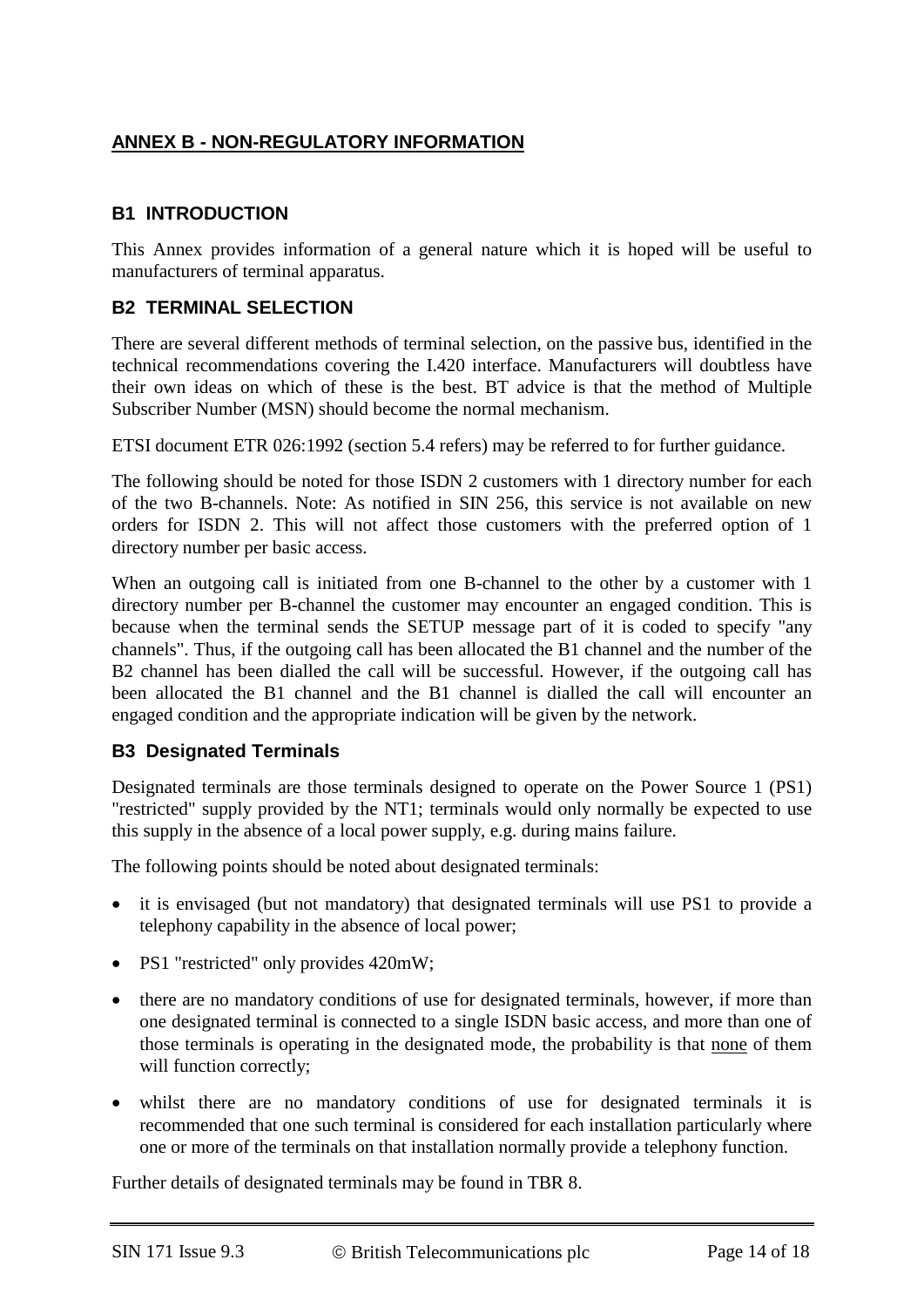### **B4 CAUSE DEFINITIONS**

Where call clearing is initiated by the network it is recommended that the terminal should display the precise clearing cause received from the network rather than some other cause which has been generated by the terminal itself.

This recommendation is made to allow network provided ISDN call progress information to be correctly interpreted by CPE users and maintenance engineers.

When terminal equipments are clearing calls, the only valid 'Locations' to be used in the 'Cause' Information element are USER or Public network serving the local user.

### **B5 BASIC ACCESS HUNTING FACILITY**

B5.1 Line hunting allows an incoming call to hunt over a number of ISDN 2 channels. This hunt group is formed from ISDN 2 lines and each line used contributes two channels to the total number of channels available. The hunt group is allocated one directory number and calls will be offered in a cyclic rotation, i.e. incoming calls will be offered to the next free channel and will not start at the first channel on every occasion as in the case of sequential hunting. The size of the hunt group will not exceed 60 channels, i.e. 30 ISDN 2 lines.

Note: ISDN 2 lines can not be mixed with ISDN 2e lines in the same hunt group, see SIN 261 Annex A 7.20.

B5.2 Exchange line facilities will be provided against the hunt group rather than individual ISDN 2 lines.

### **B6 ACCESS TO INTELLIGENT NETWORK (IN) SERVICES**

An increasing number of services are being provided on the BT PSTN using the Intelligent Network architecture. These services could also be available on the ISDN. Some of these services require additional signalling using DTMF (Dual Tone Multi-frequency) signalling. In order for ISDN CPEs to have access to these services, it is recommended that CPE manufacturers provide DTMF capability in their terminal equipment in accordance with I-ETS 300 245-1 Section 5.4.

Note: some Digital Select Services are supported using the Keypad protocol specified in ETS 300 122-1 (e.g. MCI which is supported using the Keypad protocol signalling - see Clause A.5.7). The Keypad protocol requires the transfer of keypad operations (i.e. a sequence of numeric digits including \* and #) via the D-channel in Keypad facility information element. For the support of all services, it is therefore necessary for the terminal equipment to be switchable between sending either DTMF or Keypad facility information elements. It is not recommended that terminal equipment generate both DTMF and Keypad facility information elements at the same time as a result of a single man machine interface interaction.

### **B7 MULTIPLE SIMULTANEOUS CALL ESTABLISHMENT/AUTOMATIC CALL GENERATION**

It is recommended that for ISDN CPE which needs to establish multiple B-channel connections (e.g. channel aggregator equipment, Routers, etc), a 100 ms gap is placed between successive call establishment requests. This will ensure optimal processing within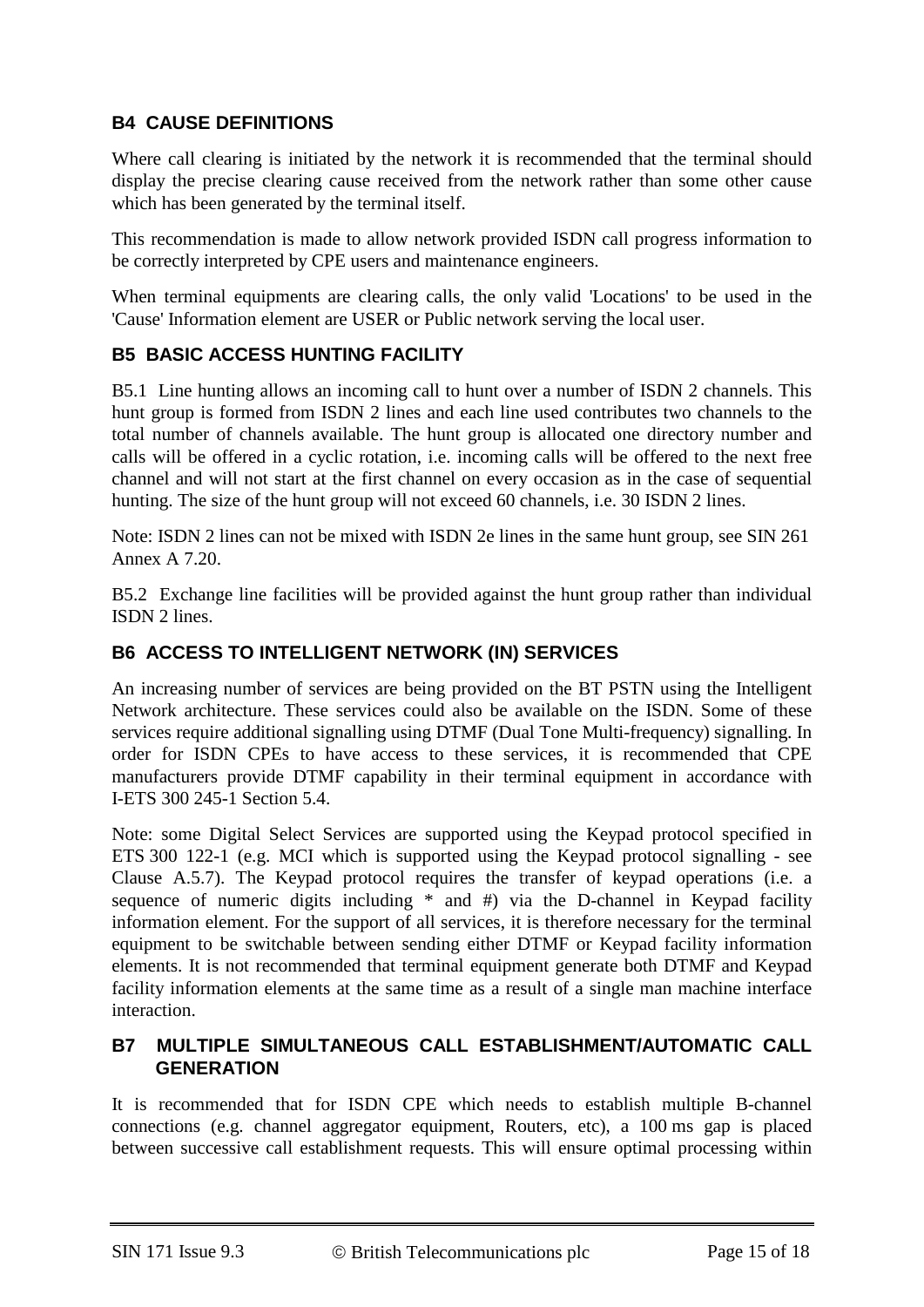the network. If no gap is placed between successive call requests, congestion can occur in the network resulting in call establishment failure.

# **B8 ISDN CONNECTIONS USING SATELLITE LINKS**

CPE designers need to take account that satellite links are used, particularly on international calls, in providing ISDN connections and should take account of the increased delay introduced by the satellite link. Whilst the preferred call routing will try and limit the use of satellite links to one, there are some destinations in the world and under some conditions (e.g. network congestion, fault recovery) where 2 satellite links will be used to provide the ISDN connection. Each satellite link can introduce a one-way transmission delay of 260ms (ref: Recommendation G.114 ) and hence applications in ISDN CPE need to be able to tolerate an additional round trip delay of  $4*260 = 1.04$ s.

# **B9 CALL HOLD AND TERMINAL PORTABILITY**

In accordance with the international standards, the network will not prevent:

- both calling and called users from suspending the call at the same time (in association with the Terminal Portability Digital Select Service), or
- one user suspending the call and the other user putting the call on hold at the same time.

Call charging will continue whilst a call is in the held or suspended state. Whilst the network monitors the suspended state, the network cannot monitor held calls. It is the user's responsibility to ensure that held or suspended calls are eventually cleared. It is therefore recommended that terminal equipment is designed such that it makes the user very aware of the presence of any held or suspended calls

# **B.10 CPE CONFIGURATION AFFECTING CALL CHARGES**

The configuration of CPE, particularly those using automatic call generation, can significantly impact on customer's bills. It is important that the configuration is optimised for the customer's application and that the users are made aware of the importance of maintaining the configuration for optimal performance and costs. If equipment is incorrectly configured the customer may receive unnecessary call charges. This incorrect configuration has shown itself in the following forms:

### **B.10.1 Long Duration Calls**

It has been identified that some calls may not be cleared correctly by the user or may not be cleared due to mis-configuration of the terminal equipment. This results in long duration calls and higher than expected call charges.

For example:

- Connections may be maintained during idle periods for Remote LAN access
- ISDN used as a private circuit back up has routers that fail to release the call when the private circuit is restored.
- Customer may end a Video Conferencing call by turning off the monitor but actually, unintentionally leave the call connected.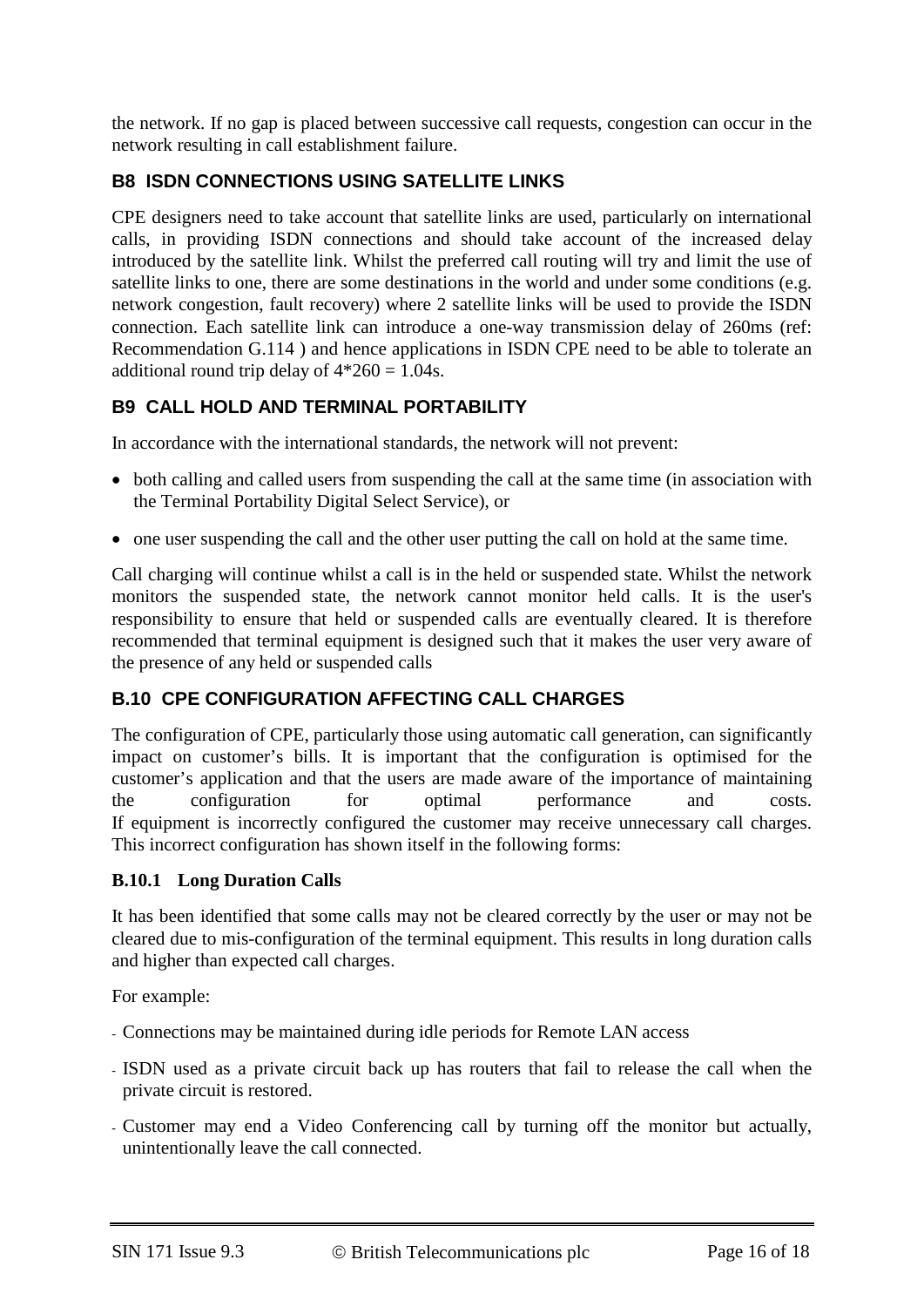It is recommended that CPE customers should be made aware of the importance of ensuring that their CPE, particularly some Videoconferencing equipment, Bridges and Routers etc have been configured to clear down correctly at the end of a call.

### **B.10.2 Short Duration calls (Automatic call generation)**

It has been identified that some terminal equipment automatically makes calls using the B channels without the user's knowledge. Correct configuration of the terminal equipment can minimise the amount of automatic call generation. Some terminal equipment can be configured to make calls on a transactional basis instead of utilising the full minimum charging period. This may not be the most efficient way to configure the application and the customer could be better off by keeping the call "open" (toll saving) for the duration of the minimum call fee making better use of the time paid for.

For example:

- Calls made for each individual e-mail sent, instead of batching a number of e-mails together and making one call.
- Routers sending protocol "watchdog" packets in the background
- Maximum call length timers incorrectly set too short

It is recommended that terminal equipment customers are advised on the optimum configuration of their equipment and the correct call clearing method so as to minimise call charges.

### **B.11 ANONYMOUS CALL REJECTION (ACR)**

The Telecommunication Data Protection Directive (Directive 97/66/EC) highlights the need for users to be able to reject incoming calls where the calling user has withheld their calling line identity (anonymous call rejection). International standards defining the anonymous call rejection function are being developed and the ETSI service description for ACR contains two options for ISDN:-

- i) a network based solution, and
- ii) a customer / CPE based solution.

The BT ISDN 2 (I.420) Service does not support network based ACR.

#### **-End of Annex B-**